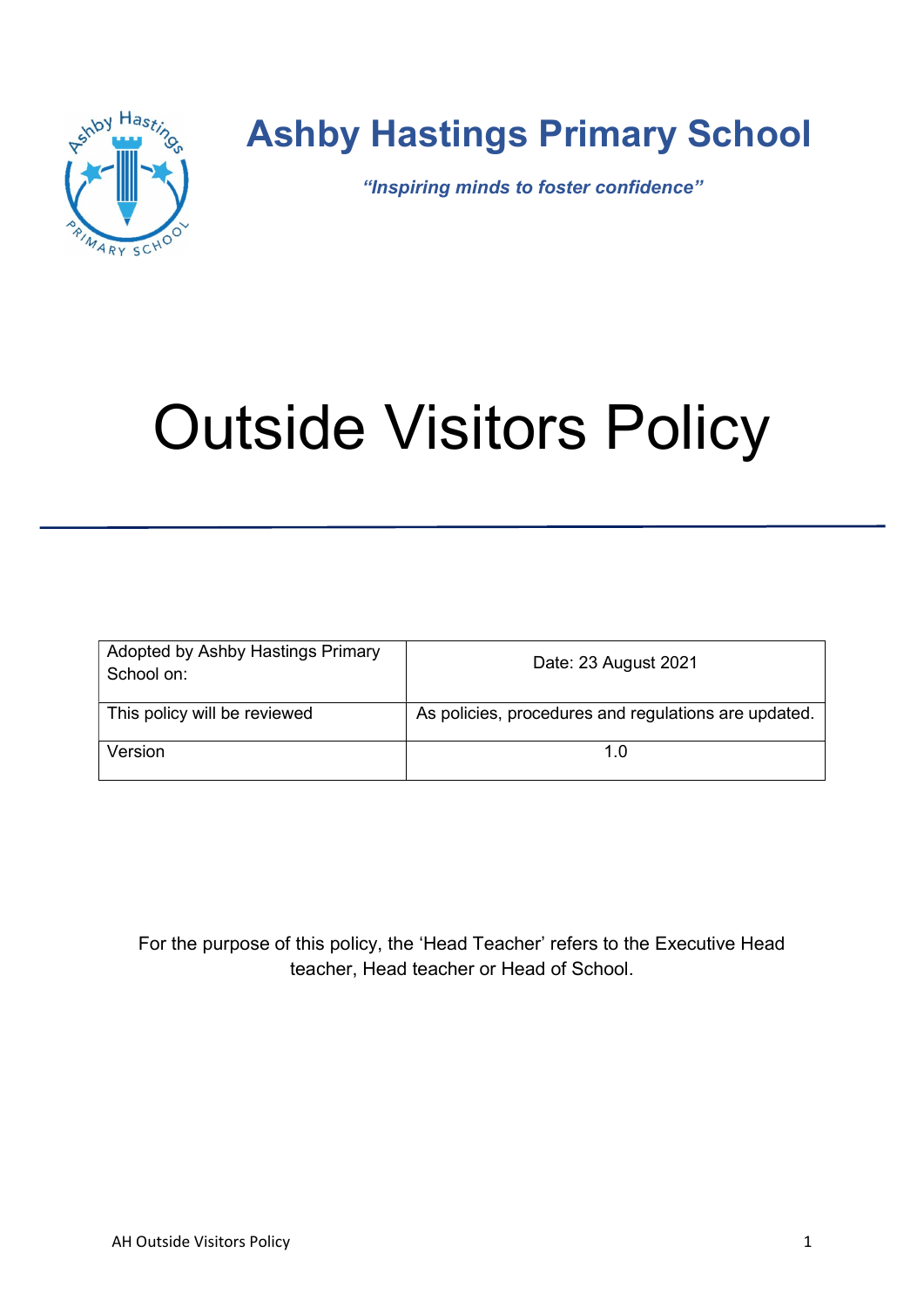#### Aims and Visions

We will  $\overline{\mathsf{C}}$ ARE for our pupils and help them to care for each other

Our pupils will receive an OUTSTANDING education

We will **NUTURE** and keep our pupils safe as they learn

We equip pupils for their  $\overline{\mathsf{F}}$ UTURE life-long learning through wide-ranging skills

We want our pupils to be **NDEPENDENT** learners

We will help develop a  $\mathsf{D}\text{E}$ TERMINATION to succeed in our pupils

We value our pupils' **EFFORT** in all areas of school life

We **NOURISH** minds through an enriched and exciting curriculum

We want our pupils to be **CURIOUS**, inquisitive and to have a thirst for knowledge

We will provide **EXCELLENCE** in all aspects of our education

Furthermore, we aim to  $-$ 

- Develop a co-ordinated approach to using visitors
- Monitor and evaluate how we use visitors to support pupil learning
- Ensure that visitors know how their input is supporting pupil learning and how their contribution fits with the school curriculum
- Comply with relevant health and safety legislation and develop good practice

# **Introduction**

The use of visitors to support pupil learning has the potential to be very effective. Visitors bring into the classroom a wealth of experience, expertise, different approaches or viewpoints to complement the work of the teaching staff. However, teachers need to manage the involvement of visitors to make sure their input will support the achievement of learning objectives and that pupils are offered balanced views about particular subjects.

For contributions to be successful for all involved, there needs to be a clear shared understanding of the learning objectives for the session and the needs of the young people taking part. The different roles that people carry and the contributions they make to pupil learning need to be clearly identified.

Visitors can enhance learning because they are able to:

- Bring a depth of experience and subject knowledge that would not otherwise be possible
- Put across an argument or point of view that teachers may not be able to articulate
- Talk more openly or comfortably around certain issues
- Be more open about personal experiences
- Be seen as neutral and not part of the school organisation or authoritarian framework
- Act as positive role models and counter stereotypical images
- On some subjects, carry more credibility than teaching staff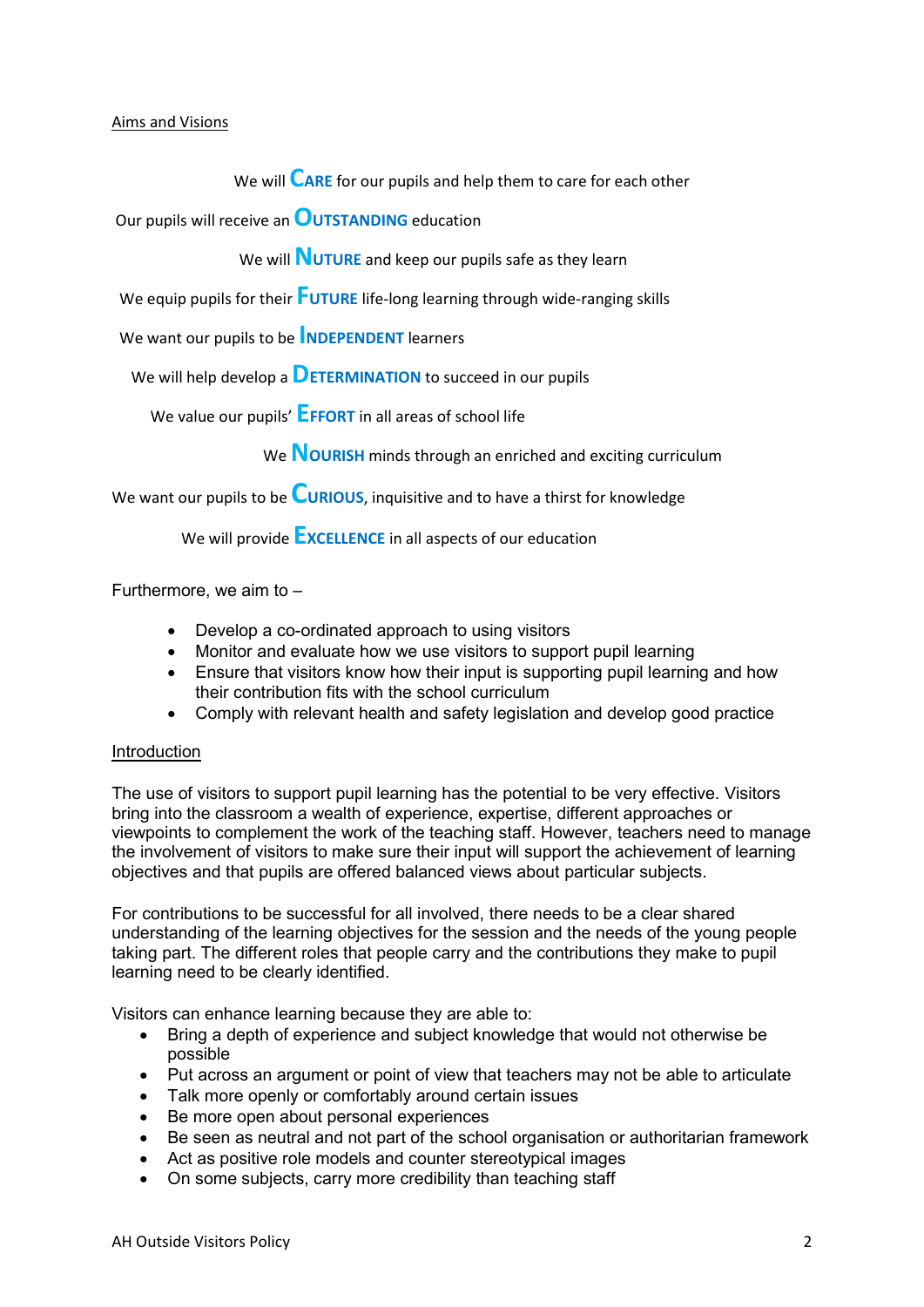- Provide a varied and alternative learning experience for young people
- Raise young people's awareness of the community in which they live
- Give local services and agencies a 'human face' and a higher profile

# Visitors who work within the school

A wide range of visitors are invited into school to contribute in a variety of ways. These include:

- Health professionals
- Local historians
- Artists/poets in residence
- Careers advisors
- People with particular expertise, experience or knowledge
- Police officers
- Sports coaches
- Theatre in education groups
- Professionals delivering workshops
- Craftspeople

### **Sensitivity**

Care is needed when handling sensitive and/or controversial issues that may arise. Staff and pupils should be involved in the establishment of 'classroom rules' which set the climate for the lesson and make clear how all involved in the lesson are expected to behave towards each other during the session. This should enable everyone involved to feel safe and secure.

Part of that discussion should include consideration of what kind of information is for sharing beyond the classroom, e.g. how pupils would feel if something they had contributed to the lesson were gossiped about on the playground or in the staffroom. These rules equally apply to pupils, staff and visitors.

#### **Confidentiality**

Where visitors support the curriculum, they must be made aware of and abide by the school's policy regarding disclosures and confidentiality. The boundary between providing individual advice and providing learning opportunities for groups of pupils must be made clear to everyone.

Visitors from outside agencies may well have a role in providing confidential advice and support to individual young people as part of their regular work. This circumstance is very different from discussing issues in an educational setting and both the visitor and pupil need to be clear about the distinction.

#### Teacher involvement in the session

It is vital that the teacher is present during any session with an outside visitor but his/her degree of involvement may vary and should be negotiated with the visitor beforehand. Clearly, visitors should not be used as cover to help reduce staffing pressures. The teacher needs to be present so that he/she knows exactly what has happened during the session. This will ensure continuity with the rest of the programme as well as understanding any